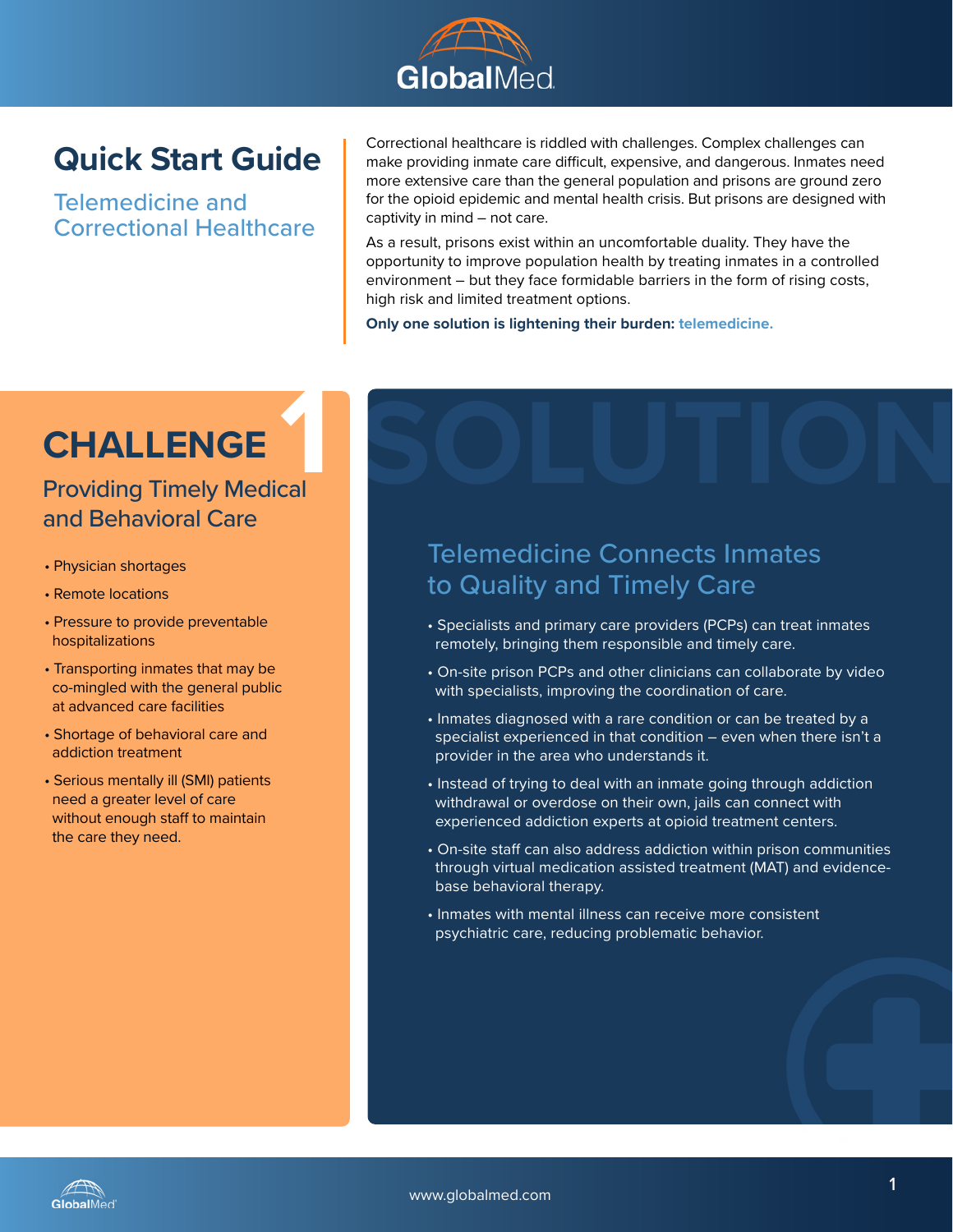### **CHALLENGE**

### Reducing the High Cost **2** of Prison Care

- Correctional healthcare cost \$7.7 billion of an overall \$38.6 billion in correctional spending
- The annual estimate for the opioid epidemic is \$78.5 billion per year, much of which falls upon correctional systems
- The cost to transport inmates to hospitals costs \$90 million annually across the nation
- This does not include the cost of armed guards, vehicles and other forms of transportation
- Time consuming reviews from panels of physicians and nurses

### Telemedicine Reduces Healthcare Costs

•Virtual care delivery can eliminate unnecessary medical tests, external trips and inpatient stays – dramatically reducing transportation costs.

**SOLUTION**

- •Providers can help identify offenders who are faking a condition simply to leave the prison.
- •Better preventive care results in fewer emergency room visits, fewer panel reviews and mitigates the cost of more advanced medical procedures.
- •Targeted medical expertise can help to identify subtle problems that might otherwise be overlooked, resulting in faster recovery.
- •In-house palliative care can keep dying inmates in prison walls, instead of being transferred to costly outside hospice programs.
- •Instead of transferring elderly or sick inmates to correctional institutions close to a specific hospital, prisons can base inmate placement on fiscal strategy.
- Prisons have more choice in hiring specialists and medical consultants, which gives them a stronger negotiating position in compensation.



#### **Case Study:** Texas Department of Criminal Justice

The Texas Department of Criminal Justice wanted to manage costs and ensure quality care for inmates in more than 30 prisons. Using GlobalMed telemedicine solutions, they partnered with Texas Tech University Health Sciences Center and the University of Texas Medical Branch to [launch a virtual care delivery program.](http://www.globalmed.com/controlling-prison-healthcare-costs-with-telemedicine/)

- The program stopped 85 percent of Texas inmates from leaving the prison for healthcare.
- With transportation and guard costs estimated at \$350 per visit, in just one year, Texas saved an estimated \$3,198,300 through 9,138 inmate telemedicine encounters.
- The program ultimately saved the TDCJ \$780 million over 14 years.